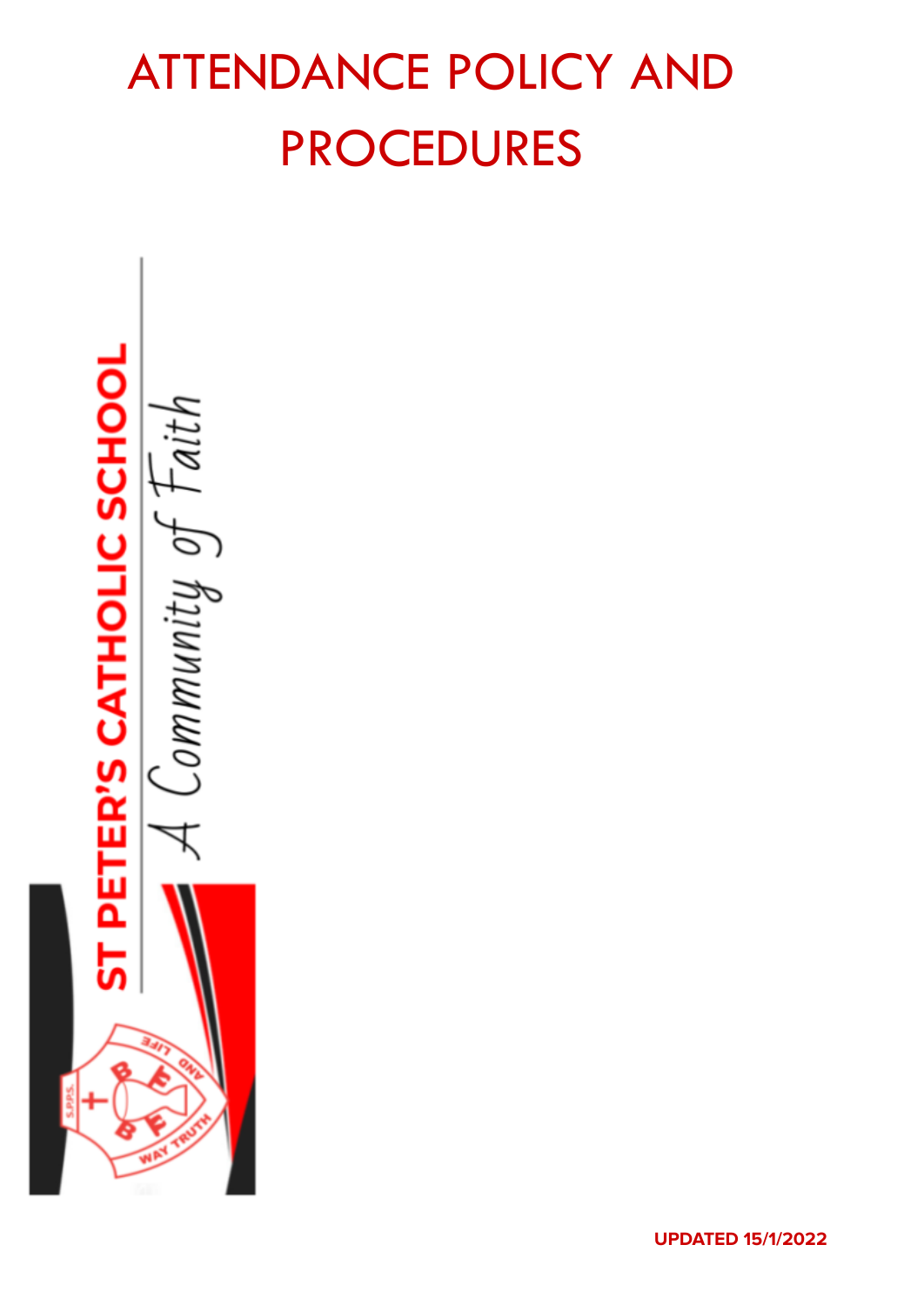**ST PETER'S CATHOLIC SCHOOL** Community of Faith



#### **1. RATIONALE**

**1.1** This policy establishes the requirements for student attendance at Catholic Education Diocese of Wagga Wagga (CEDWW) schools. Regular attendance at school for every student is essential if students are to achieve their potential and increase their career and life options. Compliance with this policy allows schools, students and parents to meet their obligations under the NSW Education Act 1990. This policy is intended to be enacted in consultation with school attendance procedure documents and relevant supporting documents.

#### **2. POLICY**

**2.1** This policy governs all students enrolled within a CEDWW systemic school, both Primary and Secondary.

**2.2** Students must attend the school they are enrolled in for the times required by that school unless:

**2.2.1** The student is unwell or otherwise unable to attend **or**

**2.2.2** The student has sought and received a notification of approval for exemption or leave from the school's Principal and/or the Director of Schools. When considering the number of days, applications for exemption or leave are accrued over a school year.

**2.2.2.1** Principal approval is required for exemption or leave of 10 to 20 days.

**2.2.2.2** CEDWW Attendance Officer investigation is required for leave of 20 to 50 days before principal approval.

**2.2.2.3** CEDWW Attendance Officer investigation is required for leave of 50 or more days before Director of Schools approval.

**2.2.2.4** See applications for exemption or leave forms: [Application](https://drive.google.com/file/d/14qAurBKpCmxrdWol6_YHPT2IC8FM8TAb/view) for Extended Leave (L) Form - [Travel](https://drive.google.com/file/d/14qAurBKpCmxrdWol6_YHPT2IC8FM8TAb/view) or Application for Exemption from [Attendance](https://drive.google.com/file/d/1LWq_ZV87c2ci5ZMsk9Mec0vq1vS0o94X/view) - Exceptional [Circumstances/Employment](https://drive.google.com/file/d/1LWq_ZV87c2ci5ZMsk9Mec0vq1vS0o94X/view) Entertainment Industry/Elite Sport and [Application](https://drive.google.com/file/d/1mUjGdGvnJKwLx9t82jN3Mj99L1IVpXTe/view) for Partial Day [Exemption](https://drive.google.com/file/d/1mUjGdGvnJKwLx9t82jN3Mj99L1IVpXTe/view).

**2.3** Pursuant to Section 24 of the Act, every Principal must keep a daily Attendance Register in a form approved by the Minister. CEDWW uses Compass. For example, see Compass [Attendance](https://docs.google.com/document/d/1Bh-Qu6nGhcKso8ZQ2vGZqi2pQQajw5PPEerIXPMlRnk/edit) Work [Instructions](https://docs.google.com/document/d/1Bh-Qu6nGhcKso8ZQ2vGZqi2pQQajw5PPEerIXPMlRnk/edit) & Guide.

**2.4** Principals must make the Attendance Register available to any authorised person when requested during school hours. CEDWW uses Compass to generate reports for example see Compass [Attendance](https://docs.google.com/document/d/1Bh-Qu6nGhcKso8ZQ2vGZqi2pQQajw5PPEerIXPMlRnk/edit) Work [Instructions](https://docs.google.com/document/d/1Bh-Qu6nGhcKso8ZQ2vGZqi2pQQajw5PPEerIXPMlRnk/edit) & Guide.

**2.5** Student attendance and absences must be recorded on the Attendance Register:

**2.5.1** Primary schools - CEDWW requires roll marking three times per school day.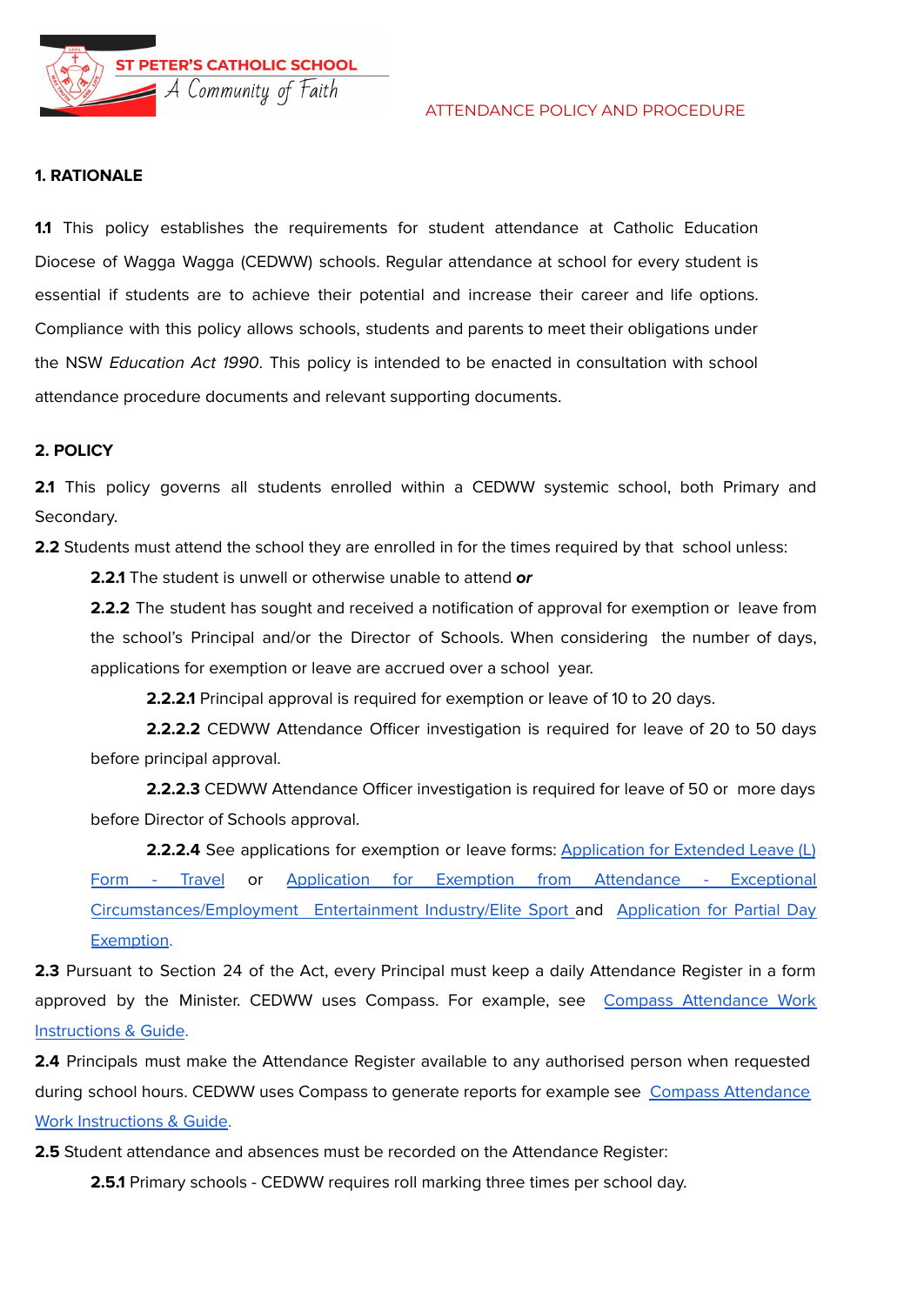

# ATTENDANCE POLICY AND PROCEDURE

**2.5.2** Secondary schools - requires roll marking at the beginning of the school day and at the commencement of each lesson by the supervising teacher.

**2.6** This Attendance Policy and Procedure document and the school Attendance Procedure document must be available on the school website.

# **3. RESPONSIBILITIES**

## **3.1 Duty of Students**

**3.1.1** On enrolment, all students are to be made aware of attendance requirements.

**3.1.2** Attend school for the days and hours the school is open for instruction except under the circumstances of approved exemption or leave.

**3.1.3** Attend all classes on time.

**3.1.4** Ensure collaboration in matters regarding their attendance and health and well being.

**3.1.5** For the purpose of this policy and CEDWW the following attendance levels are defined as:

Excellent 95% and above Regular 90% - 94.9% Emerging 80% - 89.9% Chronic 70% - 79.9% Complex Less than 70% or continually below expectations.

**3.1.6** Excellent and regular attendance levels are expected.

# **3.2 Duty of Parents**

**3.2.1** The definition of parent for the purpose of this document includes a guardian or other person having the custody or care of a child.

**3.2.2** On enrolment, all parents and students are required to give an undertaking that they will support and work in partnership with the school and CEDWW regarding the policies and procedures concerning their child's attendance.

**3.2.3** In accordance with Section 22 of the Act, ensure their child of compulsory school age is enrolled in a government or non-government school or is registered for homeschooling with the NSW Education Standards Authority (NESA) unless an approved application for exemption is received. See [Application](https://drive.google.com/file/d/14qAurBKpCmxrdWol6_YHPT2IC8FM8TAb/view) for Extended Leave (L) Form - Travel or Application for Exemption from [Attendance](https://drive.google.com/file/d/1LWq_ZV87c2ci5ZMsk9Mec0vq1vS0o94X/view) -Exceptional [Circumstances/Employment](https://drive.google.com/file/d/1LWq_ZV87c2ci5ZMsk9Mec0vq1vS0o94X/view) Entertainment Industry/Elite Sport.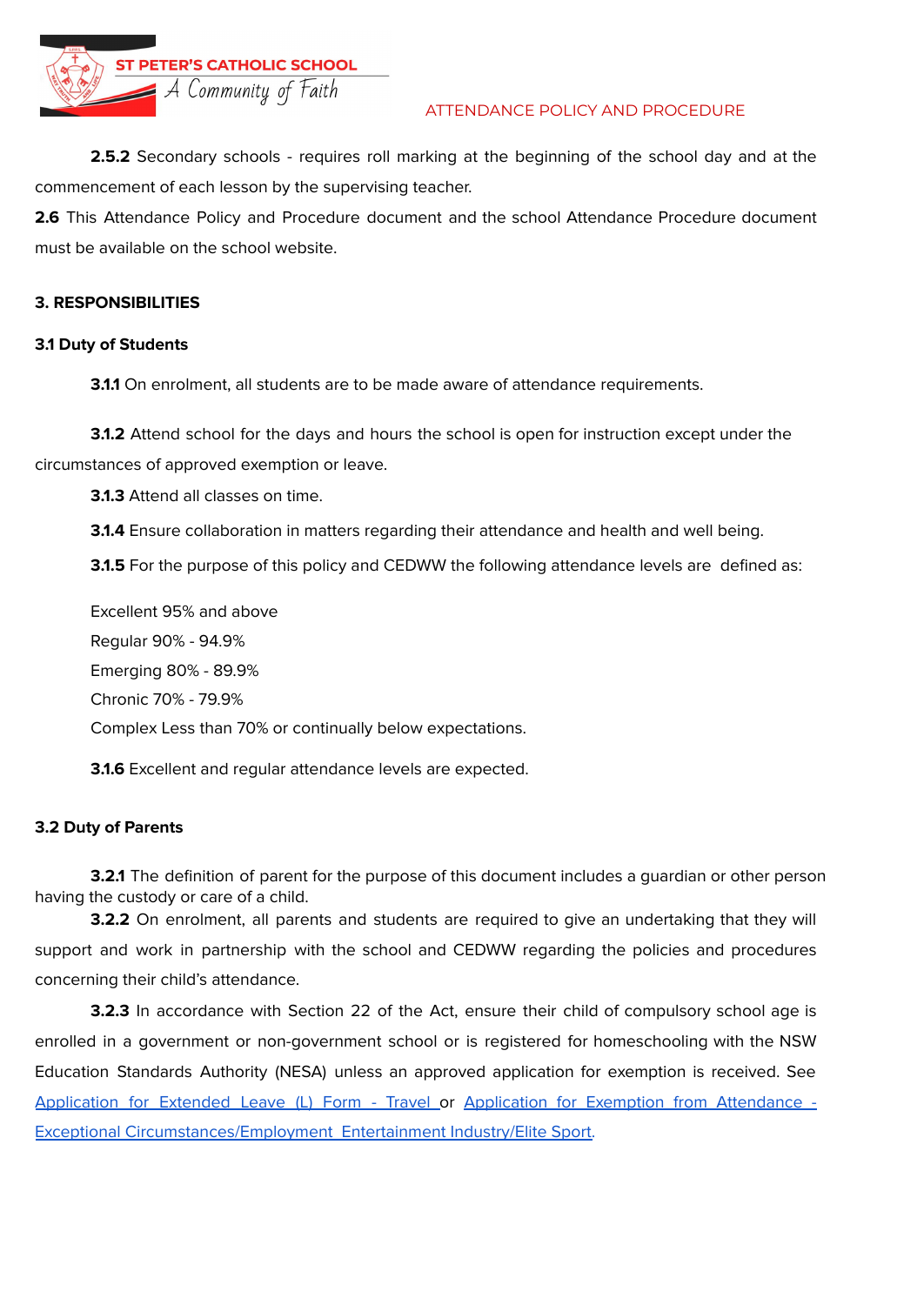**ST PETER'S CATHOLIC SCHOOL** 

Community of Faith

#### ATTENDANCE POLICY AND PROCEDURE

**3.2.4** Parents must adequately explain their child's absence from school at the earliest opportunity and no later than seven (7) days from the first day of absence:

**3.2.4.1** Notifications within two (2) business days from an absence can be recorded using Compass. See Compass [Attendance](https://docs.google.com/document/d/1Bh-Qu6nGhcKso8ZQ2vGZqi2pQQajw5PPEerIXPMlRnk/edit) Work Instructions & Guide.

**3.2.4.2** All other notifications within the seven (7) days from the first day of absence can be given by phone, email or in written form.

**3.2.5** The definition of compulsory school-age is a child who is above the age of six years and below the minimum school leaving age.

**3.2.6** The minimum school leaving age is (whichever first occurs):

**3.2.6.1** The age at which a child/young person completes year 10 and meets the conditions set out in **3.2.7 or**

**3.2.6.2** Reaches 17 years of age.

**3.2.7** A child who completes Year 10 of secondary education but who is below the minimum school leaving age of 17 years is still of compulsory school-age unless the child participates on a full-time basis (minimum 25 hours per week) in:

**3.2.7.1** Approved education or training

**3.2.7.2** Employment **or**

**3.2.7.3** A combination of paid training and employment See [Leaving](https://drive.google.com/file/d/1-ORo3TTV1WBiqKysHDdtVWvF6IJhwDfm/view) School Before 17 - Special [Circumstances](https://drive.google.com/file/d/1-ORo3TTV1WBiqKysHDdtVWvF6IJhwDfm/view).

## **3.3 Duty of Staff**

**3.3.1** Ensure attendance and engagement with all training provided by the school or CEDWW regarding attendance.

**3.3.2** It is critical that information recorded by staff regarding attendance is complete and accurate. The information must meet accountability, audit and privacy requirements under The NSW Education Act (1990), CEDWW and the school policies and procedures.

**3.3.3** All school staff are required to become familiar and comply with the school and CEDWW's attendance policies and procedures.

**3.3.4** Ensure that attendance registers are marked three times daily in primary schools and at the beginning of each session in secondary schools in accordance with relevant CEDWW and school policies and procedures. See CEDWW school admin [attendance](https://docs.google.com/document/d/1JhRn6Dt-aTvP2R6Q-vypxauLSmsoBwUmpJrDCR-hDOQ/edit) tasks via [Compass](https://docs.google.com/document/d/1Bh-Qu6nGhcKso8ZQ2vGZqi2pQQajw5PPEerIXPMlRnk/edit) and Compass [Attendance](https://docs.google.com/document/d/1Bh-Qu6nGhcKso8ZQ2vGZqi2pQQajw5PPEerIXPMlRnk/edit) Work Instructions & Guide and SPC Roll Marking [Guidelines.](https://docs.google.com/document/d/1mChJnuHKPJuECvKyPCP73FfmMzVNySEUbsMN-ggMxpQ/edit)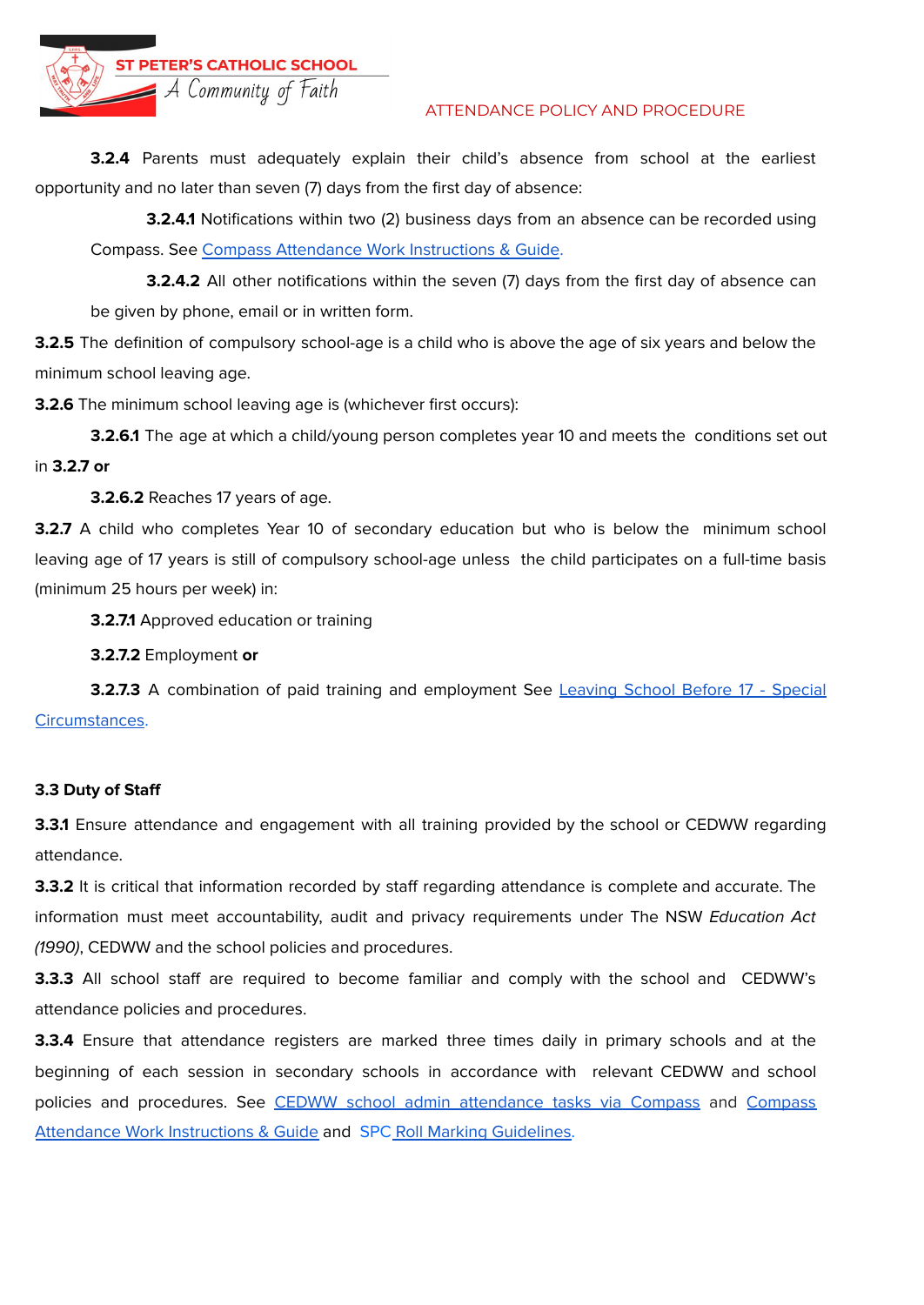**ST PETER'S CATHOLIC SCHOOL**  $\overline{\phantom{a}}$  A Community of Faith



**3.3.5** Monitor student attendance and notify the Principal or delegated officer when student attendance does not meet satisfactory attendance levels as required by school procedures. Please see SPC Student [Non-Attendance](https://drive.google.com/drive/folders/1IVoR3Z31RuDwipLGRl-Kxyrpnf5JnWIb) Policy Process Flowchart

**3.3.6** Ensure when documenting student attendance concerns they are in line with CEDWW, school and Compass procedures.

**3.3.7** Implement strategies identified by the Principal or delegated officer to support the regular attendance of their students.

#### **3.4 Duty of Principals**

**3.4.1** It is the duty of Principals to:

**3.4.1.1** Provide clear information which may be communicated in newsletters and enrolment documents to students and parents regarding attendance requirements and the consequences of unsatisfactory attendance. Please see SPC Student [Non-Attendance](https://drive.google.com/drive/folders/1IVoR3Z31RuDwipLGRl-Kxyrpnf5JnWIb) Policy Process Flowchart and Student [Non-Attendance](https://drive.google.com/file/d/1la4_a_PnBGNQTJcKDExrpKBVKuqsz6M2/view) and Legal Action Guidelines.

**3.4.1.2** Ensure that school staff are adequately trained and fulfil their obligations regarding attendance including the importance of accurately recording, monitoring and promoting regular attendance.

**3.4.1.3** Monitor and ensure the maintenance of attendance records and registers in a format approved by the Minister. See CEDWW school admin [attendance](https://docs.google.com/document/d/1JhRn6Dt-aTvP2R6Q-vypxauLSmsoBwUmpJrDCR-hDOQ/edit) tasks via Compass and [Compass](https://docs.google.com/document/d/12wuSIyRe4syStfWCjTLp3YHJ_yHpdvR9_mJuYObORhg/edit) and School [Attendance](https://docs.google.com/document/d/12wuSIyRe4syStfWCjTLp3YHJ_yHpdvR9_mJuYObORhg/edit) Register Codes

**3.4.1.4** Record absences using the codes identified in the Compass [Attendance](https://docs.google.com/document/d/1Bh-Qu6nGhcKso8ZQ2vGZqi2pQQajw5PPEerIXPMlRnk/edit) Work Instructions & [Guide](https://docs.google.com/document/d/1Bh-Qu6nGhcKso8ZQ2vGZqi2pQQajw5PPEerIXPMlRnk/edit).

**3.4.1.5** Implement effective measures to monitor and address student absence. See:

**3.4.1.5.1**SPC Student [Non-Attendance](https://drive.google.com/drive/folders/1IVoR3Z31RuDwipLGRl-Kxyrpnf5JnWIb) Policy Process Flowchart

**3.4.1.5.2** CEDWW school admin [attendance](https://docs.google.com/document/d/1JhRn6Dt-aTvP2R6Q-vypxauLSmsoBwUmpJrDCR-hDOQ/edit) tasks via Compass

**3.4.1.5.3** Section 3.4.2-3.4.8 of this Policy and Procedures document

**3.4.1.5.4** Parent Communication Letters 1, 2, 3, 4, 5, 6, 7a and 7b 'Attendance'. See Supporting Documents 5.3 and Compass.

**3.4.1.6** Review applications for leave or exemption for 10-20 days in any 12 month period and refer applications for greater than 20 days to CEDWW as required by 2.2.2. See [Application](https://drive.google.com/file/d/1fQ-SuderExoTmPhTsO5ZdlaocO0GZK8B/view) for [Exemption](https://drive.google.com/file/d/1fQ-SuderExoTmPhTsO5ZdlaocO0GZK8B/view) from Enrolment Form (M), Application for Exemption from [Attendance](https://drive.google.com/file/d/1LWq_ZV87c2ci5ZMsk9Mec0vq1vS0o94X/view) - Exceptional [Circumstances/Employment](https://drive.google.com/file/d/1LWq_ZV87c2ci5ZMsk9Mec0vq1vS0o94X/view) Entertainment Industry/Elite Sport and [Application](https://drive.google.com/file/d/1mUjGdGvnJKwLx9t82jN3Mj99L1IVpXTe/view) for Partial Day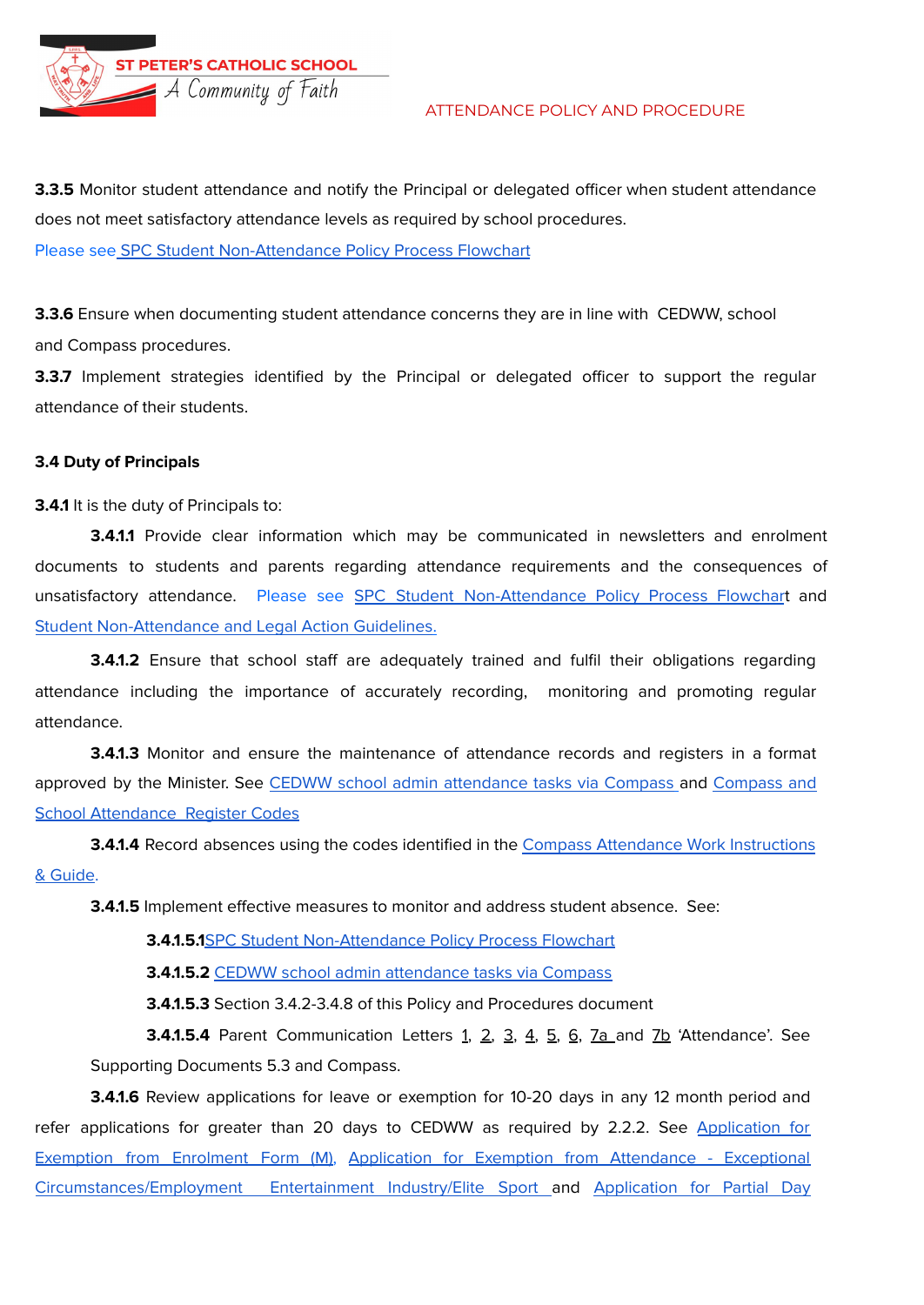**ST PETER'S CATHOLIC SCHOOL** Community of Faith

#### ATTENDANCE POLICY AND PROCEDURE

### **[Exemption](https://drive.google.com/file/d/1mUjGdGvnJKwLx9t82jN3Mj99L1IVpXTe/view)**

**3.4.1.7** Comply with obligations under mandatory reporting requirements including considering the threshold of significant harm as stated by Department of Communities and Justice. Educational neglect may be a factor in determining overall risk. Follow protocols outlined in the [Mandatory](https://reporter.childstory.nsw.gov.au/s/) Reporter Guide [\(MRG\),](https://reporter.childstory.nsw.gov.au/s/) Student Wellbeing School Response and [Procedure](https://sites.google.com/ww.catholic.edu.au/pastoral-care-wellbeing/student-wellbeing-school-response-and-procedure-document?authuser=0) Document, and [Student](https://drive.google.com/file/d/1la4_a_PnBGNQTJcKDExrpKBVKuqsz6M2/view) [Non-Attendance](https://drive.google.com/file/d/1la4_a_PnBGNQTJcKDExrpKBVKuqsz6M2/view) and Legal Action Guidelines and SPC Student [Non-Attendance](https://drive.google.com/drive/folders/1IVoR3Z31RuDwipLGRl-Kxyrpnf5JnWIb) Policy Process [Flowchart](https://drive.google.com/drive/folders/1IVoR3Z31RuDwipLGRl-Kxyrpnf5JnWIb) If in any doubt regarding well-being concerns, appropriate responses and/or MRG outcomes, employees are highly encouraged to contact a CEDWW Child Protection Team member or CEDWW Safeguarding Officer for clarification and advice.

**3.4.2** For a student who is frequently absent, Principals are responsible for:

**3.4.2.1** Investigating adequate evidence to develop an Attendance Improvement Plan and

**3.4.2.2** Ensuring the implementation of an [Attendance](https://drive.google.com/file/d/1PUrR1UiwBgedBPrRgO0liAj_LUQSL7QK/view) Improvement Plan. See: Attendance [Improvement](https://drive.google.com/file/d/1PUrR1UiwBgedBPrRgO0liAj_LUQSL7QK/view) Plan Template, Attendance [Improvement](https://drive.google.com/file/d/1FwhmVUU97DDpM-9E9pXW4YgU2Bllwf4q/view) Plan Template - Student Sample, and [Pastoral](https://sites.google.com/ww.catholic.edu.au/pastoral-care-wellbeing/wellbeing-committee-meetings?authuser=1) Care Wellbeing [Committee](https://sites.google.com/ww.catholic.edu.au/pastoral-care-wellbeing/wellbeing-committee-meetings?authuser=1) Meetings.

**3.4.3** If a student has an unusual, rapid decrease of attendance, consider an immediate intervention in consultation with the Pastoral Care and Wellbeing Committee. See Pastoral Care Wellbeing [Committee](https://sites.google.com/ww.catholic.edu.au/pastoral-care-wellbeing/wellbeing-committee-meetings?authuser=1) [Meetings.](https://sites.google.com/ww.catholic.edu.au/pastoral-care-wellbeing/wellbeing-committee-meetings?authuser=1)

**3.4.4** It is the duty of Principals to ensure consultation occurs with parents regarding the cause of frequent absences which may include the health and/or wellbeing of their child.

**3.4.5** If appropriate, documents such as medical certificates, statutory declarations, leave and exemption applications, etc. are to be sought to approve explained absences or to contribute towards plans to support attendance. These must be kept on the student's file and made available on request by an authorised person.

**3.4.6** If appropriate where there are ongoing concerns, approval will be sought from parents to contact the student's doctor to ensure all relevant information regarding the student's health care have been provided. See M1 - Authority to Release Medical [Information](https://drive.google.com/file/d/1syc1TpVDP3cRTp8x_4XSZfaYMIrGk3it/view?ts=5f880e0e) and M2 - Principal to [Doctor/Health](https://drive.google.com/file/d/1aNVBkF15zxYQcveAnxEk3UHQ6atC3j_x/view) [Professional](https://drive.google.com/file/d/1aNVBkF15zxYQcveAnxEk3UHQ6atC3j_x/view) Requesting Discussion of Student's Health.

**3.4.7** When appropriate, consultation is to include School and Community Workers regarding the health and wellbeing of Aboriginal and Torres Strait Islander students.

**3.4.8** For complex issues Principals are to provide support in consultation with parents and the CEDWW Attendance Officer, to further address the wellbeing, mental health and learning needs of students. See Student Wellbeing School Response and [Procedure](https://sites.google.com/ww.catholic.edu.au/pastoral-care-wellbeing/student-wellbeing-school-response-and-procedure-document?authuser=0) Document.

**3.4.9** Principals are to enter exclusions and suspensions appropriately on the attendance register.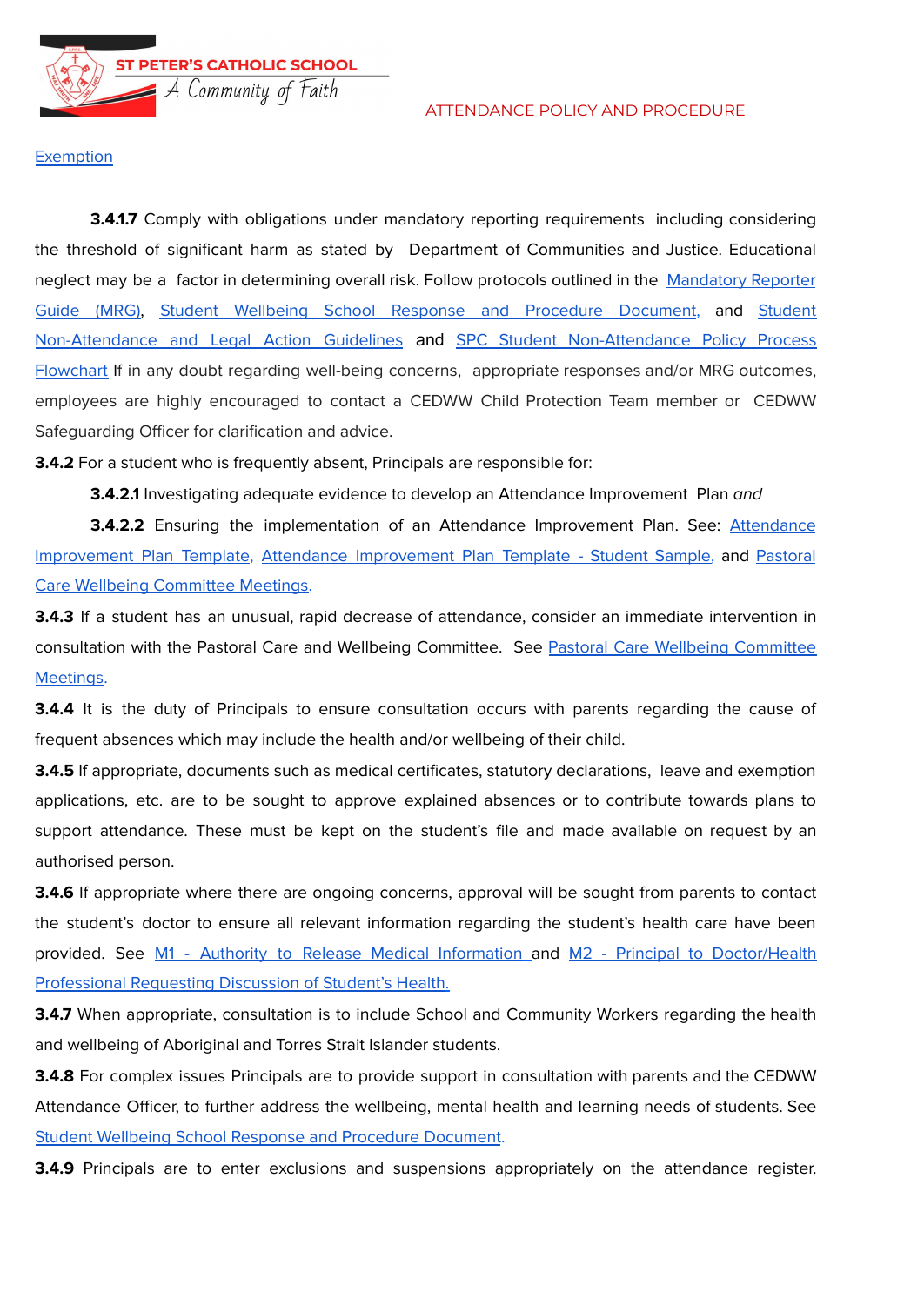**ST PETER'S CATHOLIC SCHOOL** 

#### ATTENDANCE POLICY AND PROCEDURE

## SeeCEDWW - [Suspension,](https://drive.google.com/file/d/11XlzXs42M5rElLHVCr9U0CdHyPPXFWhX/view) Exclusion and Expulsion Policy.

A Community of Faith

**3.4.10** Principals are to consult with CEDWW for students who are to complete education under

special circumstances for example attending Juvenile Justice (unenrolling), flexible learning or partial schooling under a wellbeing plan. In these circumstances, Principals should contact CEDWW Attendance Officer.

**3.4.11** Principals are able to consider applications for exemption or leave for reasons not outlined e.g. Public Health warnings. Under these circumstances, Principals should contact the CEDWW Attendance Officer.

**3.4.12** Principals are to ensure a Leaving Form is completed if a student is unenrolled before the compulsory school age using the appropriate form:

**3.4.12.1** School developed Leaver's Form:

**3.4.12.1.1** Under the conditions of **3.2.7**. See [Leaving](https://drive.google.com/file/d/1-ORo3TTV1WBiqKysHDdtVWvF6IJhwDfm/view) School Before 17 - Special [Circumstances](https://drive.google.com/file/d/1-ORo3TTV1WBiqKysHDdtVWvF6IJhwDfm/view) or

**3.4.12.1.2** If the destination of a student is unknown when they leave school, a [Student](https://drive.google.com/file/d/1RXAx8NZBgct-OWrAfizc21LCH2_KmxiY/view) Destination Unknown [Notification](https://drive.google.com/file/d/1RXAx8NZBgct-OWrAfizc21LCH2_KmxiY/view) Template must be completed and returned to the CEDWW

Attendance Officer for the matter to be referred to the Department of Education.

#### **3.5 Duty of Attendance Officer**

**3.5.1** It is the duty of the CEDWW Attendance Officer (Registration and Compliance) to:

**3.5.1.1** Support and inform Principals to understand and carry out their obligations under the Act within the guidelines of CEDWW.

**3.5.1.2** Support Principals to monitor the regular attendance of students and develop and implement strategies to support students with identified attendance issues.

**3.5.1.3** Support and inform the CEDWW Student Wellbeing Committee to understand and carry out their obligations under the Act in regards to attendance.

**3.5.1.4** Consult, investigate and provide information as required to the Director of Schools from all relevant agencies.

## **3.6 Duty of CEDWW Director of Schools:**

**3.6.1** The CEDWW Director of Schools has the delegated authority to:

**3.6.1.1** Grant exemptions from attendance at school totalling 50 to 100 days in a 12-month period under Section 25 of the Education Act 1990.

See Application for Exemption from Attendance - Exceptional [Circumstances/Employment](https://drive.google.com/file/d/1LWq_ZV87c2ci5ZMsk9Mec0vq1vS0o94X/view) Entertainment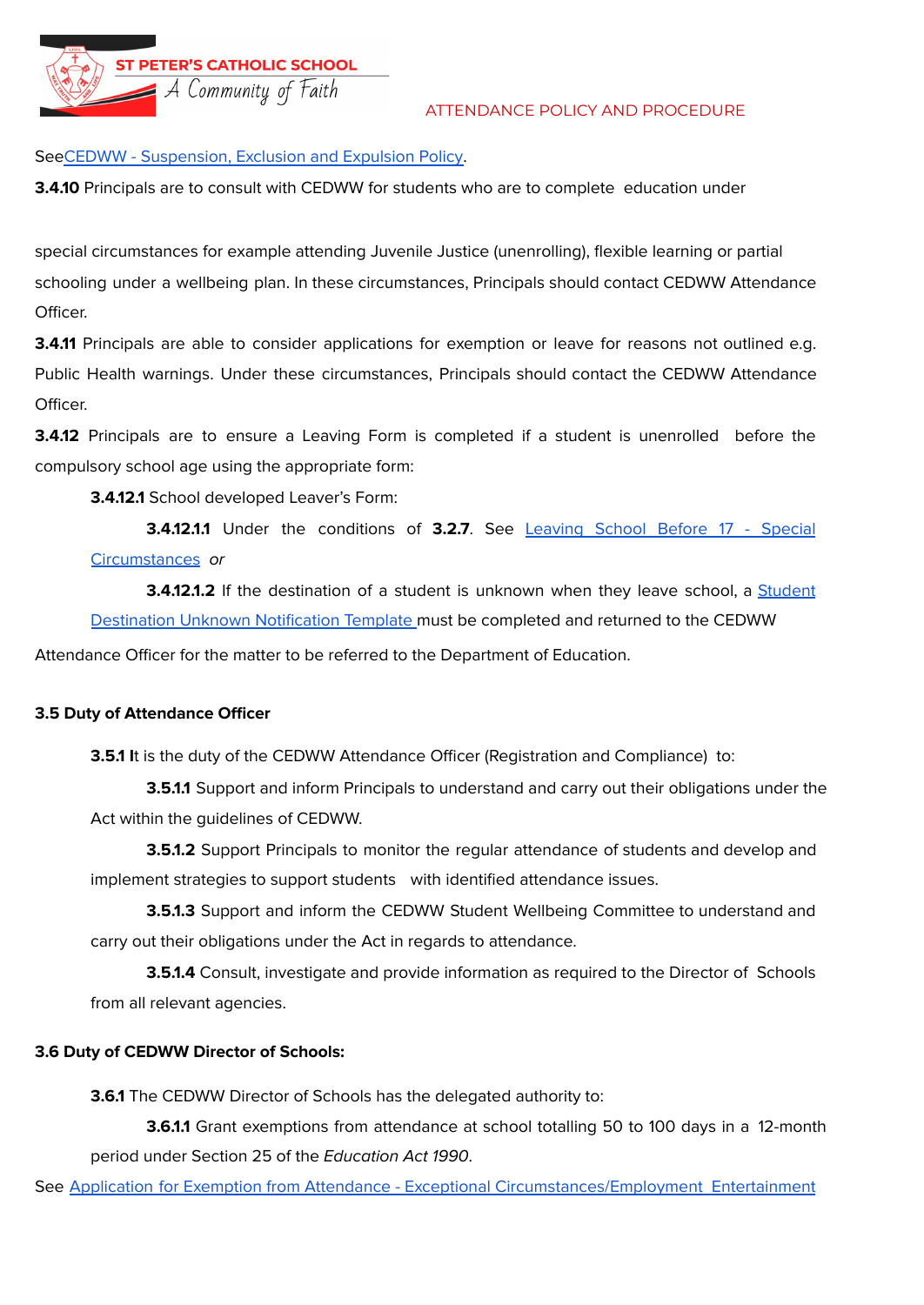**ST PETER'S CATHOLIC SCHOOL** A Community of Faith

## ATTENDANCE POLICY AND PROCEDURE

# [Industry/Elite](https://drive.google.com/file/d/1LWq_ZV87c2ci5ZMsk9Mec0vq1vS0o94X/view) Sport and [Application](https://drive.google.com/file/d/1mUjGdGvnJKwLx9t82jN3Mj99L1IVpXTe/view) for Partial Day Exemption.

**3.6.1.2** Grant leave from school attendance from 50 to 100 days in a 12-month period for students wishing to take leave [Application](https://drive.google.com/file/d/14qAurBKpCmxrdWol6_YHPT2IC8FM8TAb/view) for Extended Leave (L) Form - Travel.

**3.6.1.3** Approve the exemption of a student from enrolment due to inability to participate in school at a satisfactory level. Examples include long-term medical illness affecting attendance, inability to attend for extended periods, unsuitability of a student due to other considerations. See [Application](https://drive.google.com/file/d/1fQ-SuderExoTmPhTsO5ZdlaocO0GZK8B/view) for Exemption from Enrolment Form (M)

# **4. Basis of Discretion**

**4.1** Decisions on the management of student attendance in schools is at the discretion of the Principal and subject to consultation with relevant stakeholders. Chronic non-attendance is at the discretion of the Director and subject to consultation with CEDWW and school personnel.

# **5. SUPPORTING DOCUMENTS**

# **5.1 Related Acts**

- [Education](https://legislation.nsw.gov.au/view/html/inforce/current/act-1990-008) Act 1990 (NSW)
- Children and Young Persons (Care and [Protection\)](https://www.legislation.nsw.gov.au/view/html/inforce/current/act-1998-157) Act 1998

## **5.2 Documents and Forms**

SPC Student [Non-Attendance](https://drive.google.com/drive/folders/1IVoR3Z31RuDwipLGRl-Kxyrpnf5JnWIb) Policy Process Flowchart

- Application for Exemption from Attendance Exceptional [Circumstances/Employment](https://drive.google.com/file/d/1LWq_ZV87c2ci5ZMsk9Mec0vq1vS0o94X/view) Entertainment [Industry/Elite](https://drive.google.com/file/d/1LWq_ZV87c2ci5ZMsk9Mec0vq1vS0o94X/view) Sport
- [Application](https://drive.google.com/file/d/1fQ-SuderExoTmPhTsO5ZdlaocO0GZK8B/view) for Exemption from Enrolment Form (M)
- [Application](https://drive.google.com/file/d/14qAurBKpCmxrdWol6_YHPT2IC8FM8TAb/view) for Extended Leave (L) Form Travel
- [Application](https://drive.google.com/file/d/1mUjGdGvnJKwLx9t82jN3Mj99L1IVpXTe/view) for Partial Day Exemption
- Attendance [Improvement](https://drive.google.com/file/d/1PUrR1UiwBgedBPrRgO0liAj_LUQSL7QK/view) Plan Template
- Attendance [Improvement](https://drive.google.com/file/d/1FwhmVUU97DDpM-9E9pXW4YgU2Bllwf4q/view) Plan Template Student Sample
- CEDWW school admin [attendance](https://docs.google.com/document/d/1JhRn6Dt-aTvP2R6Q-vypxauLSmsoBwUmpJrDCR-hDOQ/edit) tasks via Compass
	- **Compass and School [Attendance](https://docs.google.com/document/d/12wuSIyRe4syStfWCjTLp3YHJ_yHpdvR9_mJuYObORhg/edit) Register Codes**
- Compass [Attendance](https://docs.google.com/document/d/1Bh-Qu6nGhcKso8ZQ2vGZqi2pQQajw5PPEerIXPMlRnk/edit) Work Instructions & Guide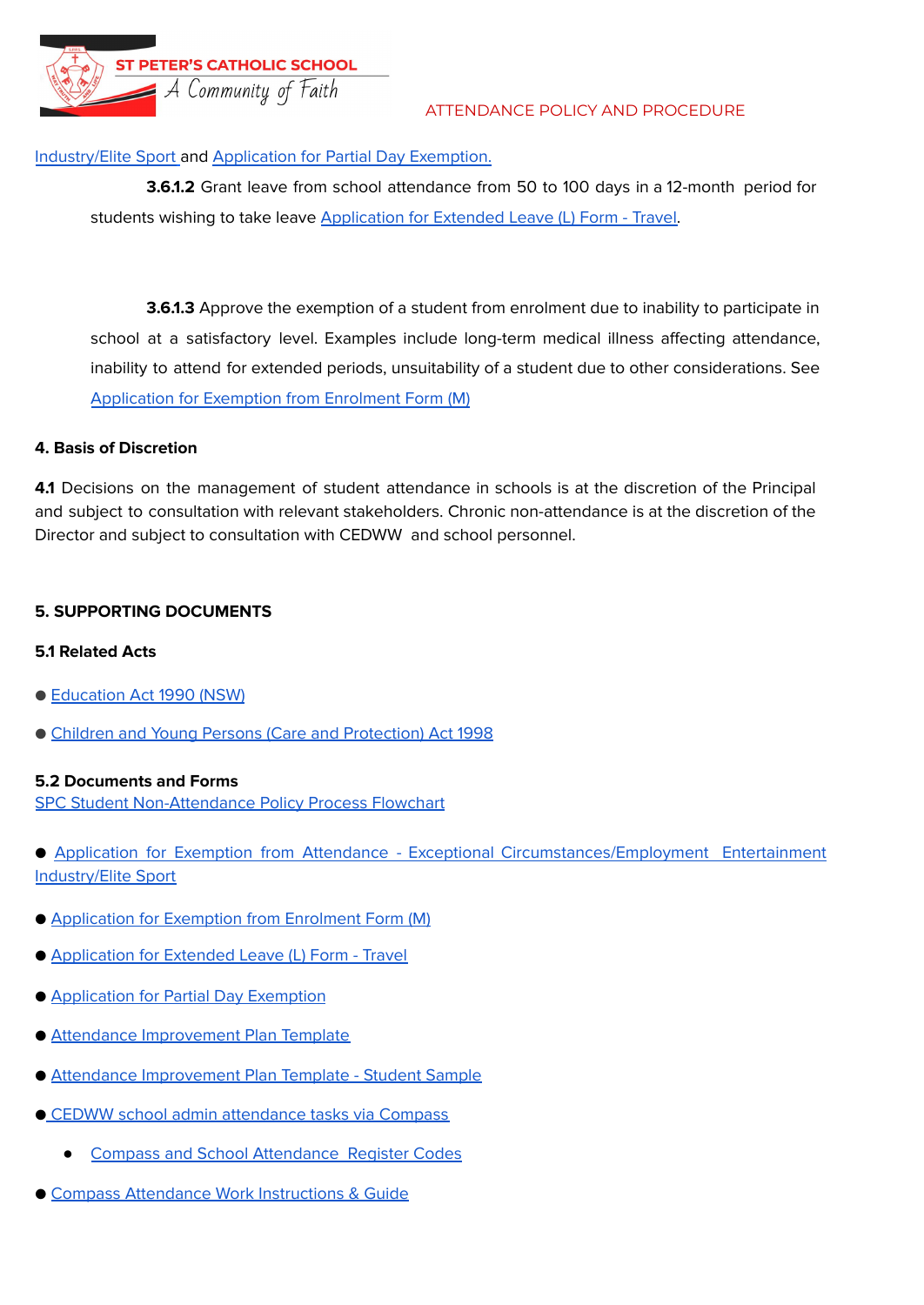**ST PETER'S CATHOLIC SCHOOL**  $\overline{\phantom{x}}$  A Community of Faith

## ATTENDANCE POLICY AND PROCEDURE

- Leaving School Before 17 Special [Circumstances](https://drive.google.com/file/d/1-ORo3TTV1WBiqKysHDdtVWvF6IJhwDfm/view)
- M1 Authority to Release Medical [Information](https://drive.google.com/file/d/1syc1TpVDP3cRTp8x_4XSZfaYMIrGk3it/view?ts=5f880e0e)
- M2 Principal to [Doctor/Health](https://drive.google.com/file/d/1aNVBkF15zxYQcveAnxEk3UHQ6atC3j_x/view) Professional Requesting Discussion of Student's Health
- Pastoral Care Wellbeing [Committee](https://sites.google.com/ww.catholic.edu.au/pastoral-care-wellbeing/wellbeing-committee-meetings?authuser=1) Meetings
- Student Destination Unknown [Notification](https://drive.google.com/file/d/1RXAx8NZBgct-OWrAfizc21LCH2_KmxiY/view) Template
- Student [Non-Attendance](https://drive.google.com/file/d/1la4_a_PnBGNQTJcKDExrpKBVKuqsz6M2/view) and Legal Action Guidelines
- Student Wellbeing School Response and [Procedure](https://sites.google.com/ww.catholic.edu.au/pastoral-care-wellbeing/student-wellbeing-school-response-and-procedure-document?authuser=0) Document

## **5.3 Template Parent Communication Attendance Letters**

- **Template Letter 1:** Emerging [Absenteeism](https://docs.google.com/document/d/1f6UbUB6gTB5E4hyWjJ30-kOJuIdlEtOMYcCR_kXBlNI/copy) Identified Initial Notification to Parent of [Unexplained/Unjustified](https://docs.google.com/document/d/1f6UbUB6gTB5E4hyWjJ30-kOJuIdlEtOMYcCR_kXBlNI/copy) Absences
- **Template Letter 2:** Chronic [Absenteeism](https://docs.google.com/document/d/10Ug1XfTu2FcOZztyhLaLP4tfAy6ryPGxia36VzzDRbc/copy) First Request to Attend an Attendance Planning Meeting [\(APM\)](https://docs.google.com/document/d/10Ug1XfTu2FcOZztyhLaLP4tfAy6ryPGxia36VzzDRbc/copy)
- **Template Letter 3:** Complex [Absenteeism](https://docs.google.com/document/d/1wuPdbgbpr0dXy7p820Rdhs3ZwKtrDUiZtNkXYJvF8_8/copy) (<80%) Satisfactory Attendance not Achieved 2nd Request to Attend an [Attendance](https://docs.google.com/document/d/1wuPdbgbpr0dXy7p820Rdhs3ZwKtrDUiZtNkXYJvF8_8/copy) Planning Meeting (APM)
- **Template Letter 4:** Continuing Complex [Absenteeism](https://docs.google.com/document/d/1DUzb4_0f2KMDtXwHeJZNkQANX39kSUQmkptMyaiuMXo/copy) Advising Parent/Carer of Pending Further Action for Failure to Attend [School](https://docs.google.com/document/d/1DUzb4_0f2KMDtXwHeJZNkQANX39kSUQmkptMyaiuMXo/copy)
- **Template Letter 5:** Continuing Complex [Absenteeism](https://docs.google.com/document/d/1lmzfckor1cgPYPD9Q7O8PRo1hAFG7BmKeerkpHOkCdk/copy) Attendance not Meeting Satisfactory Levels Request to Make [Appointment](https://docs.google.com/document/d/1lmzfckor1cgPYPD9Q7O8PRo1hAFG7BmKeerkpHOkCdk/copy) for Compulsory Schooling Attendance Meeting
- **Template Letter 6:** Notice of [Abandonment](https://docs.google.com/document/d/1KfZDEOjoXOx0lRo-200rxATbgGVNtbi3mIcxaDmmtzM/copy) of Enrolment Pending DCJ & DEC are Notified
- **Template Letter 7a:** No Response from Parents Enrolment is [Abandoned](https://docs.google.com/document/d/1XgFZDuzz6qqKfHxZqv3ipfN4IA8LAap_1C0AoV9Ri8U/copy) and Notification to DCJ & DEC is [Undertaken](https://docs.google.com/document/d/1XgFZDuzz6qqKfHxZqv3ipfN4IA8LAap_1C0AoV9Ri8U/copy)
- **Template Letter 7b:** Enrolment is Abandoned and Notification to DCJ & DEC is [Undertaken](https://docs.google.com/document/d/1sQl9oM9T8aIUwFcgwBV1ZJ7GJ679fOIoTNYhKnQZn0g/copy)

## **5.4 Related Policies**

- CEDWW [Suspension,](https://drive.google.com/file/d/11XlzXs42M5rElLHVCr9U0CdHyPPXFWhX/view) Exclusion and Expulsion Policy
- [Enrolment](https://drive.google.com/file/d/1KXEAhCpigD7Vvl7wS43hqKRtcO-CHtAB/view) Policy
- [Privacy](https://ww.catholic.edu.au/policy/privacy/) Policy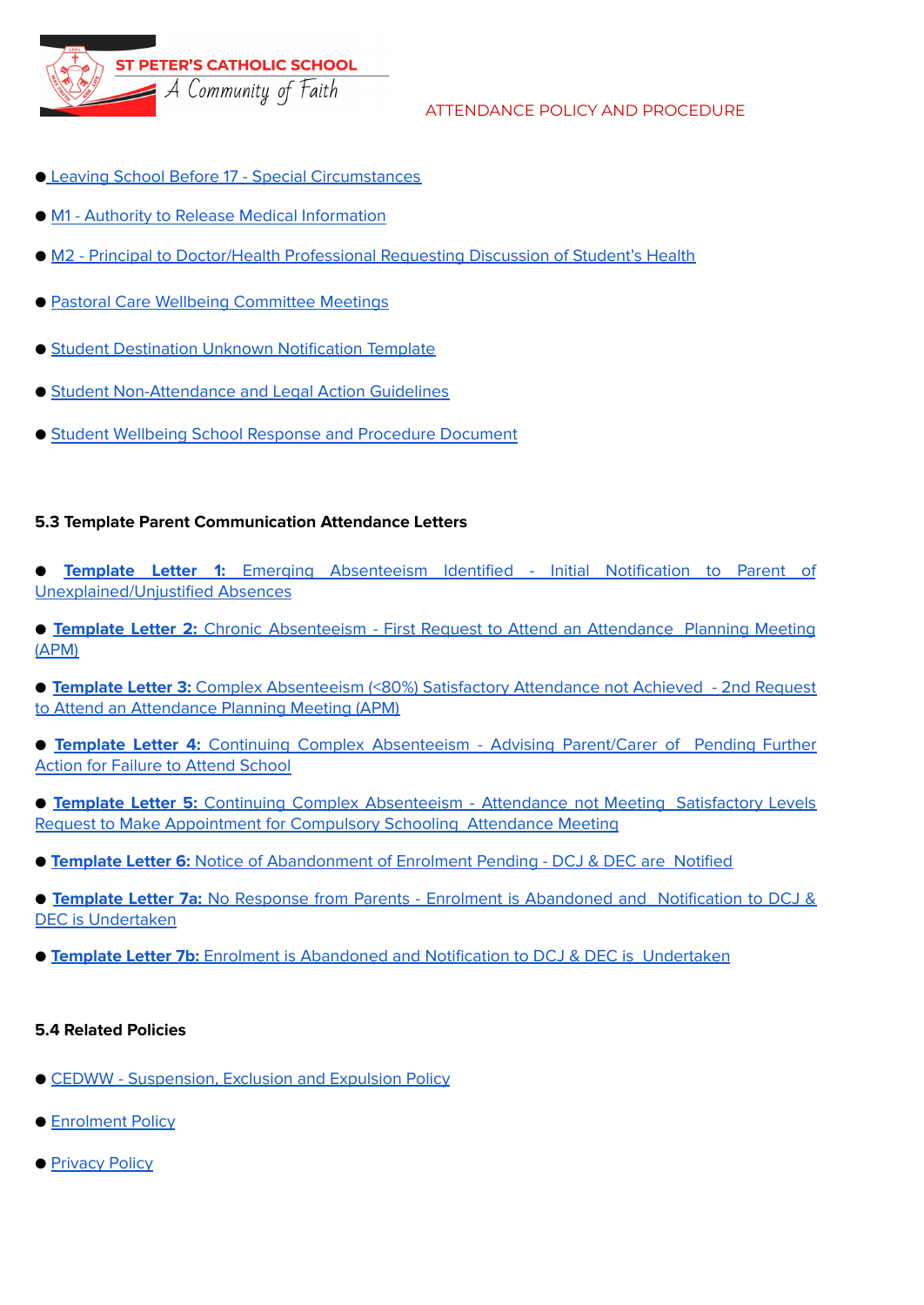**ST PETER'S CATHOLIC SCHOOL**  $\blacktriangleleft$  A Community of Faith

ATTENDANCE POLICY AND PROCEDURE

## **5.5 Related Sites**

- Aboriginal and Torres Strait Islander Parent [Committee](http://www.ccsp.catholic.edu.au/atsi)
- CEDWW [Safeguarding](https://staff.ww.catholic.edu.au/documents-files/safeguarding-children-documents-files/) Children Documents and Files Live Updates

● Attendance Lifts [Achievement:](https://www.thesmithfamily.com.au/-/media/files/research/reports/education-outcomes-report-attendance-lifts-achievement.pdf) Building the Evidence Base to Improve Student Outcomes: The Smith Family [Research](https://www.thesmithfamily.com.au/-/media/files/research/reports/education-outcomes-report-attendance-lifts-achievement.pdf) Report March 2018

- Lifting School [Achievement](https://www.thesmithfamily.com.au/research/reports/attendance-lifts-achievement) Through Attendance
- [Mandatory](https://reporter.childstory.nsw.gov.au/s/) Reporter Guide (MRG)
- NESA Safe and Supportive [Environment](https://rego.nesa.nsw.edu.au/safe-env)



This policy supersedes all previous policies relating to matters contained therein in so much as any aspect of this policy may appear to be in conflict with another diocesan, system or school-based policy, then precedence is to be given to this policy. The NSW Education Act (1990) takes precedence to this